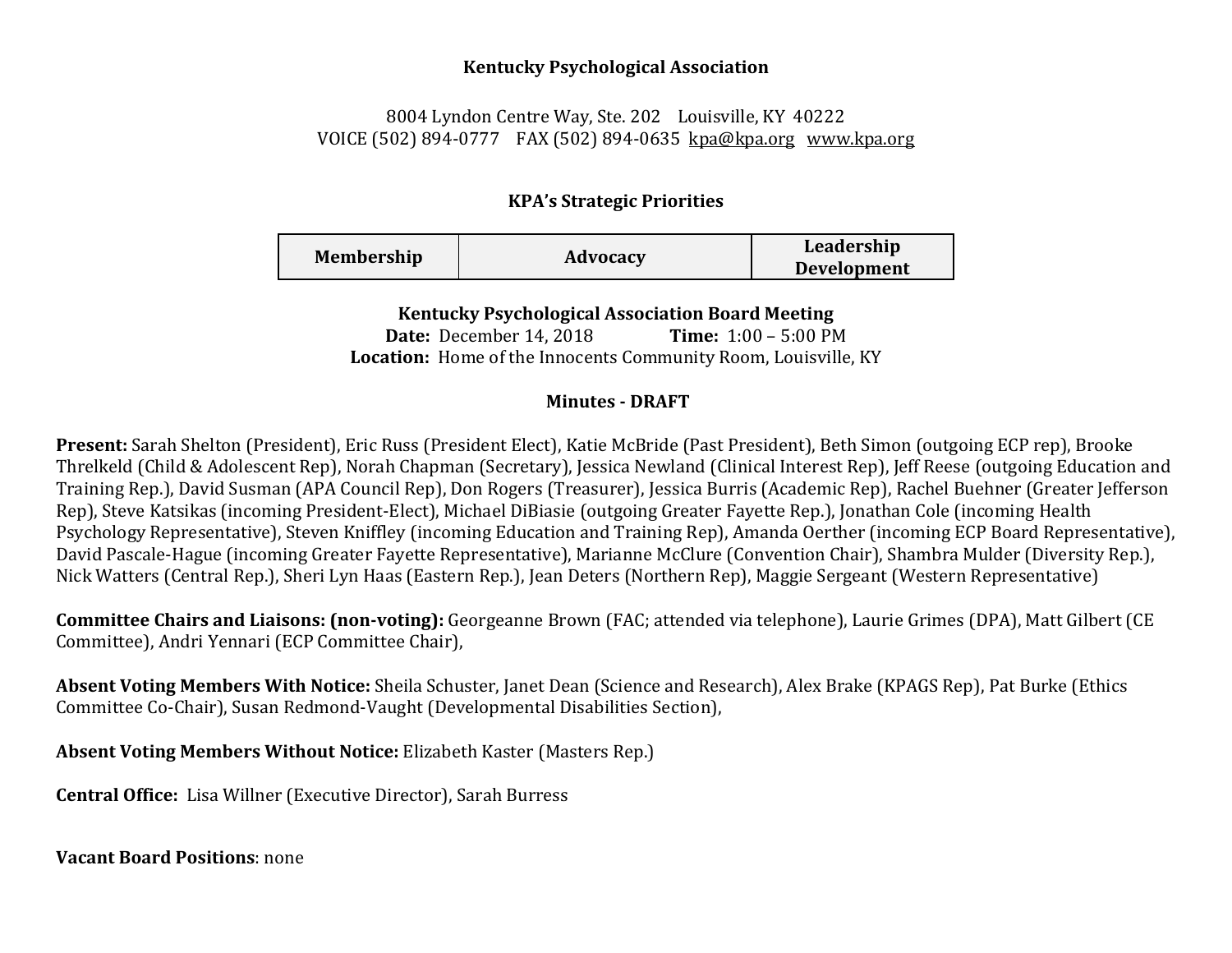| <b>TOPIC</b>                                                              | <b>DESCRIPTION</b>                                                                                                                                                                                                                                                      | <b>CONCLUSION</b>                                                       |
|---------------------------------------------------------------------------|-------------------------------------------------------------------------------------------------------------------------------------------------------------------------------------------------------------------------------------------------------------------------|-------------------------------------------------------------------------|
| <b>Call to Order and Roll</b><br>Call/President's<br><b>Remarks</b>       | Shelton called the meeting to order at 1:04pm                                                                                                                                                                                                                           | No motion was made.                                                     |
| <b>Introductions and</b><br><b>Welcoming 2019</b><br><b>Board Members</b> | Shelton introduced and welcomed newly elected board members.<br>DiBiasie made a motion to ratify the newly elected members.                                                                                                                                             | Motion passed unanimously                                               |
| <b>Approval of Minutes</b><br>from 9-7-2018                               | Minutes were distributed prior to the meeting. No discussion or<br>corrections.                                                                                                                                                                                         | A motion to approve the minutes was<br>made. Motion passed unanimously. |
| <b>Financial Report</b>                                                   | Rogers reviewed the third quarter Financial Report distributed prior<br>to the meeting. Rogers provided an overview of the report and a<br>discussion followed of highlights from the report. No concerns or<br>questions were noted.                                   | Simon made motion to accept the<br>report. Motion passed unanimously.   |
| <b>ED Report</b>                                                          | ED Report was distributed prior to the meeting. Willner shared<br>highlights of the report, particularly reviewing duties that will be<br>passed to the Director of Professional Affairs given her role in the<br>Kentucky legislature. No further discussion was held. | No motion was made.                                                     |
| <b>DPA Report</b>                                                         | DPA Report was distributed prior to the meeting. Grimes shared<br>highlights from her report, including questions attended to from the<br>membership. Discussion was held related to new testing codes being<br>implemented January 2019.                               | No motion was made.                                                     |
| <b>APA Council Report</b>                                                 | Report was distributed prior to meeting. No further discussion was<br>held.                                                                                                                                                                                             | No motion was made.                                                     |
| <b>Membership Report</b>                                                  | Membership report was distributed prior to the meeting. No further<br>discussion was made.                                                                                                                                                                              | No motion was made.                                                     |
| <b>Board</b><br><b>Member/Committee</b><br><b>Chair Reports</b>           | Reports were circulated prior to the meeting. No further discussion<br>was held.                                                                                                                                                                                        | No motion was made.                                                     |
| <b>Public Interest</b><br><b>Response Committee</b><br><b>Report</b>      | Reports were circulated prior to the meeting. No further discussion<br>was held.                                                                                                                                                                                        |                                                                         |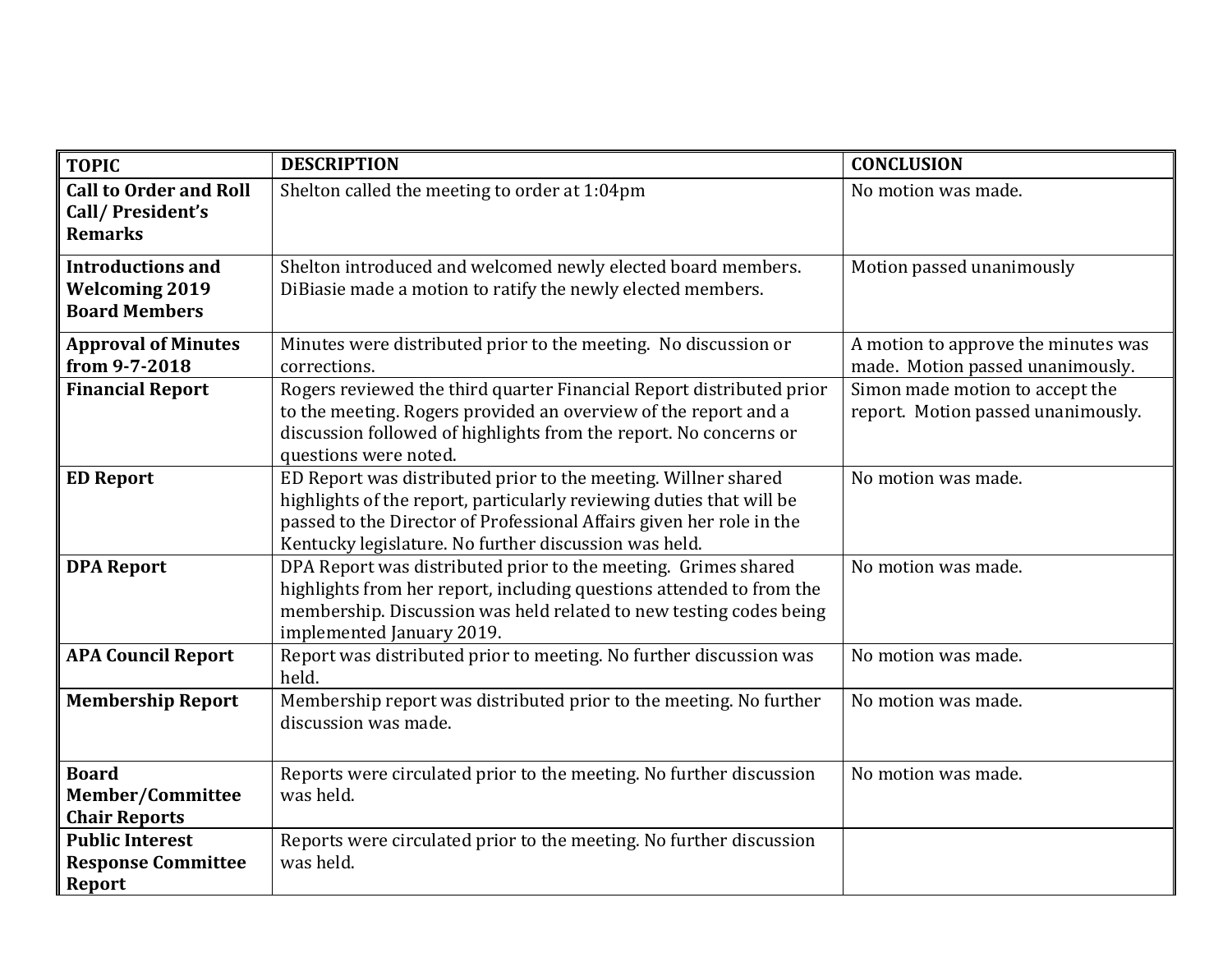| <b>ACTION ITEM:</b><br>2019 Budget Approval                                | Rogers provided budget prior to the meeting. He reviewed the<br>highlights of the budget. Willner made an encouragement to have an<br>external audit completed in 2019. S. Burris and Willner will create an<br>end of year financial report to reflect actual income and expenses<br>relative to what is expected.                                                                                                                                                                                                                                                                                                               | McBride made motion to preliminarily<br>approve the budget.                                                                                                                                                 |
|----------------------------------------------------------------------------|-----------------------------------------------------------------------------------------------------------------------------------------------------------------------------------------------------------------------------------------------------------------------------------------------------------------------------------------------------------------------------------------------------------------------------------------------------------------------------------------------------------------------------------------------------------------------------------------------------------------------------------|-------------------------------------------------------------------------------------------------------------------------------------------------------------------------------------------------------------|
| <b>KPA Legislative</b><br><b>Priorities</b>                                | Willner recused herself from discussion related to advancing or<br>strategizing legislative priorities. McBride reviewed KPA legislative<br>priorities. Russ, McBride, and Brown provided review of historical<br>aspects of such priorities as well as updates on what aspects are<br>known on upcoming bills. Discussion related to legislation related to<br>state board changes, ways in which board members could support<br>legislative priorities, as well as distinctions between KPA and KMHC<br>priories was held. Additionally, S. Burris encouraged board to attend<br>Schuster's legislative workshop in January.    | Susman made motion to approve KPA<br>legislative priorities. Motion passed<br>unanimously<br>Russ made motion to approve KMHC<br>legislative agenda as it stands at this<br>time. Motion passed unanimously |
| <b>ACTION ITEM:</b><br><b>Approval of 2019</b><br><b>Committee Chairs</b>  | Russ introduced and welcomed committee chairs. No further<br>discussion was held.                                                                                                                                                                                                                                                                                                                                                                                                                                                                                                                                                 | Shelton made motion to approve 2019<br>Committee Chairs. Motion passed<br>unanimously.                                                                                                                      |
| <b>ACTION ITEM:</b><br><b>Strategic Plan Update</b>                        | Wilner presented second reading of the strategic plan update.<br>Shelton and Willner presented proposed changes to Mission<br>Statement. Discussion was held on the wording of the mission<br>statement, including, "to promote psychology as a science and<br>profession toward improving people's lives" or add either "to benefit<br>society" or to "improve the lives of all Kentuckians." Willner shared<br>that the Executive Committee will take suggestions and revisit the<br>language. Discussion was also held on solidifying the operational<br>definition of diversity and inclusion in the strategic plan language. | Buener made motion to approve<br>Strategic Plan Update. Motion passed<br>unanimously.                                                                                                                       |
| <b>ACTION ITEM:</b><br><b>Executive Director Job</b><br><b>Description</b> | Willner and Russ shared updates to executive director job<br>description, primarily such that removes any elements that would<br>compromise Willner's roles across Executive Director and in the<br>Kentucky State Legislature. It was further suggested that the<br>President could supervise the DPA to avoid any overlap with<br>Willner's role as a State Legislator. It was suggested that the changes<br>to the ED job description be made given the unique situation of<br>Willner's legislative position. McClure suggested that the description                                                                          | Susman made a motion to amend<br>executive director job description.<br>McBride made motion to approve<br><b>Executive Director Job Description as</b><br>modified. Motion passed unanimously.              |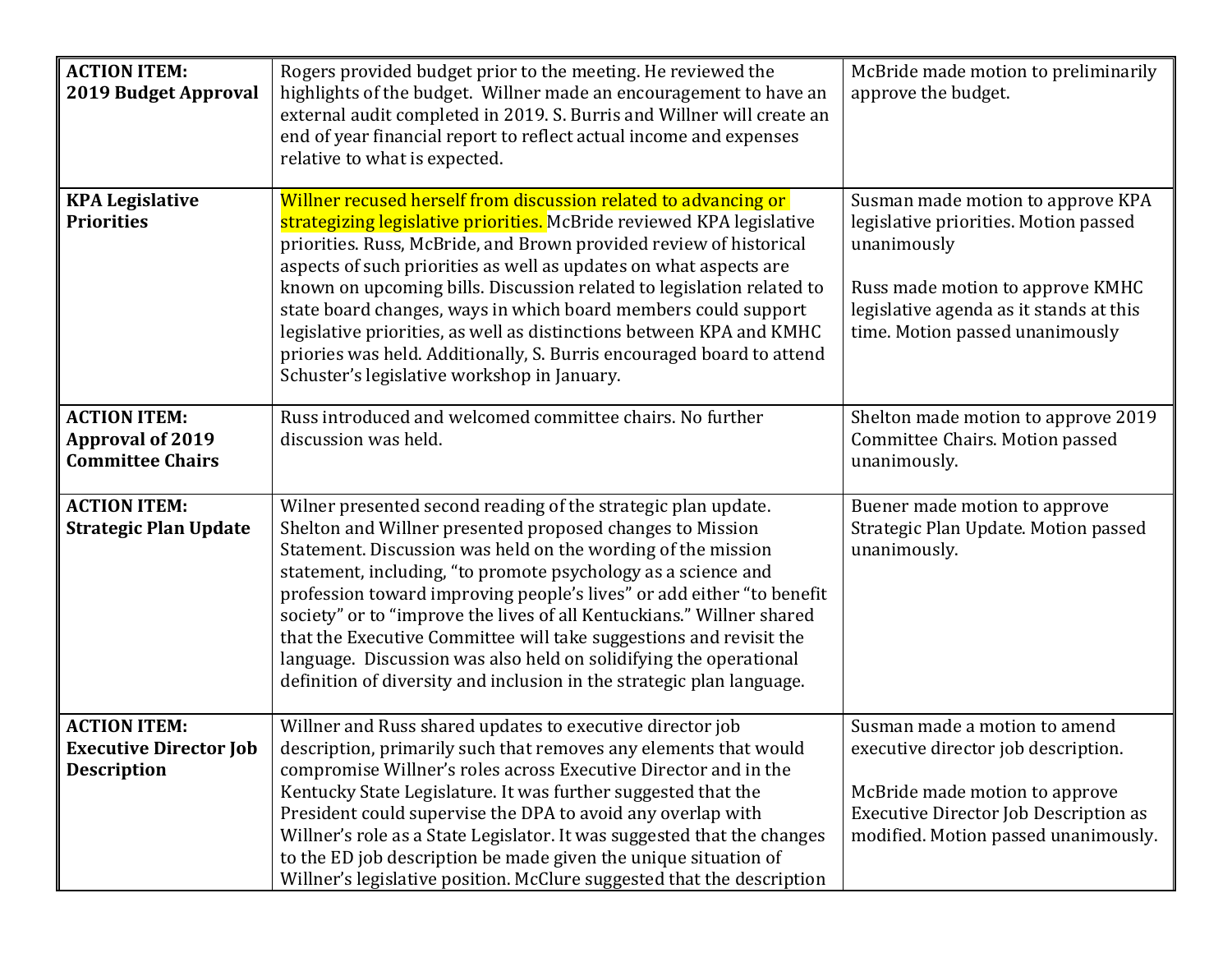|                                                                            | for the ED remain general outside of unique situation currently. It<br>was decided that the hiring and supervision of the DPA will be<br>conducted by the President.                                                                                                                                                                                                                                                                                                                                                                               |                     |
|----------------------------------------------------------------------------|----------------------------------------------------------------------------------------------------------------------------------------------------------------------------------------------------------------------------------------------------------------------------------------------------------------------------------------------------------------------------------------------------------------------------------------------------------------------------------------------------------------------------------------------------|---------------------|
| <b>DISCUSSION ITEM:</b><br><b>Capital Campaign</b><br><b>Update</b>        | Russ presented update on the Capital Campaign and revised financial<br>goals for the next year. Funds to this point have been gathered from<br>donors giving larger amounts; however, the hope is for more of the<br>membership to engage. Goal is to ask broader membership to give<br>\$100 each. Russ will be working with Bellarmine students on social<br>media as well as sending a message to the membership. J. Burris<br>mentioned that her constituents reflected a lack of understanding of<br>the Capital Campaign and urgency of ask. | No motion was made. |
| <b>DISCUSSION ITEM:</b><br><b>Finance Committee</b><br>Report              | Rogers provided overview of the finance committee as well as efforts<br>to understand history with the possibility of an external audit.                                                                                                                                                                                                                                                                                                                                                                                                           | No motion was made. |
| <b>DISCUSSION ITEM: PAC</b><br><b>Update</b>                               | McBride reiterated that she has taken over as the liaison to the PAC<br>in place of Willner given her legislative role. She provided an<br>overview of funds distributed from the PAC. Brown reiterated the<br>need for broader buy in from membership.                                                                                                                                                                                                                                                                                            | No motion was made. |
| <b>DISCUSSION ITEM:</b><br><b>Medicaid Advocacy</b>                        | Grimes provided update on initiative to advocate for student trainee<br>reimbursement with Medicaid. Russ provided overview of data on<br>states that provide Medicaid reimbursement for pre-doctoral interns.<br>Threlkeld volunteered to be a contact to share specific examples that<br>support the need for reimbursement for trainees, especially in rural<br>areas.                                                                                                                                                                          | No motion was made. |
| <b>DISCUSSION ITEM:</b><br>2019 Leadership<br><b>Retreat</b>               | Russ opened discussion about location potential. No further<br>conversation was held and no concerns were noted.                                                                                                                                                                                                                                                                                                                                                                                                                                   | No motion was made. |
| <b>DISCUSSION ITEM:</b><br><b>Graduate Student</b><br><b>Voting Rights</b> | Russ presented idea on graduate student voting, to be more in<br>alignment with APA practices. Board members discussed pros and<br>cons as well as potential structure for graduate students to vote<br>relative to fees. Willner suggested that additional research be<br>conducted with other state psychological associations as well as<br>potentially put the decision on hold until APA Council reviews their                                                                                                                                | No motion was made. |